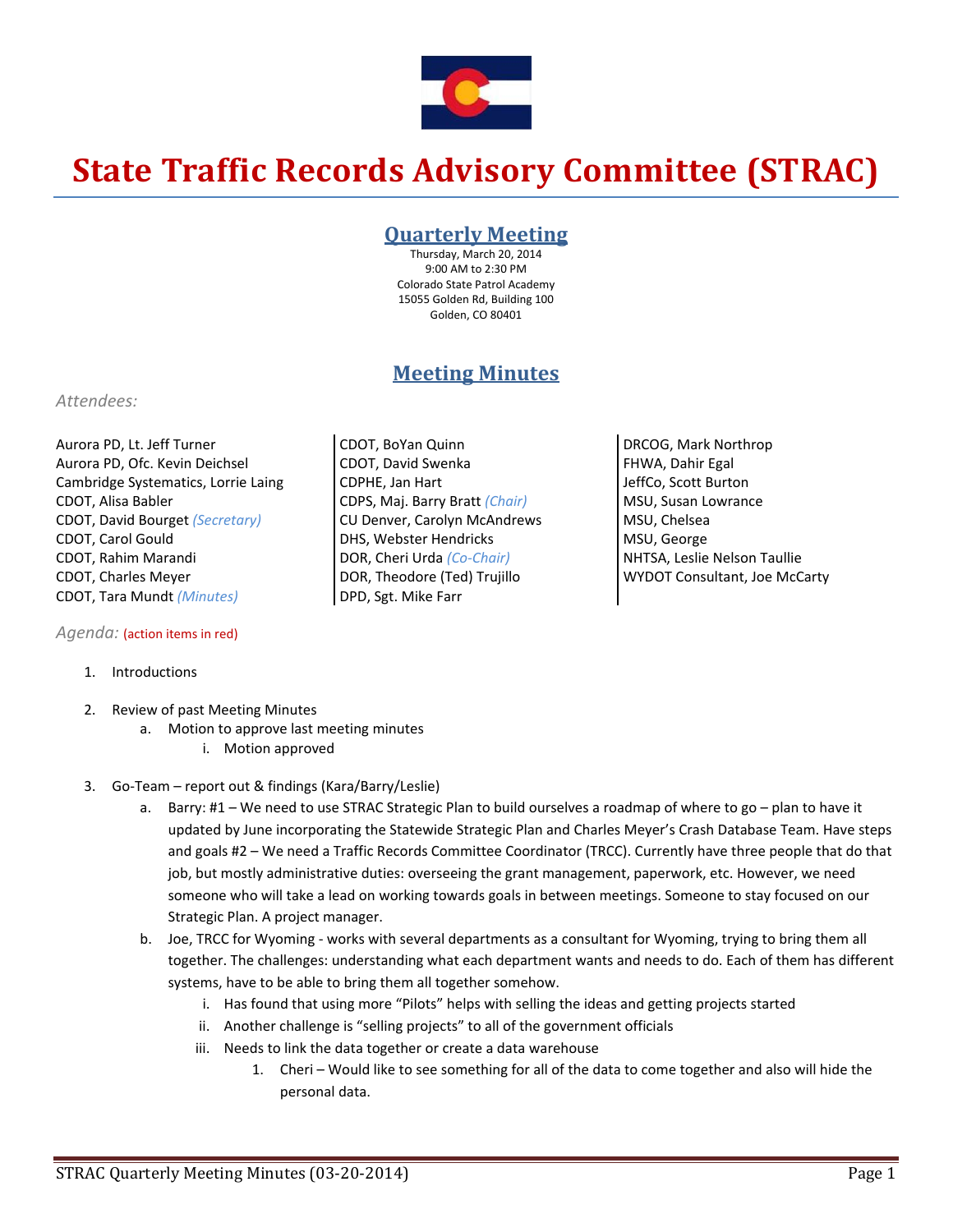- iv. Wyoming STRAC meets quarterly with a smaller attendance. They have formed many subcommittees, which meeting more frequently. Wyoming STRAC interacts with other state agencies (police departments, sheriff's offices, etc.) as well.
- c. Leslie Go Team Report their original intent was to look at the EARS system. EARS is antiquated, Go‐Team was supposed to look at how to keep EARS going with all of the changes (Denver, Aurora, Colorado Springs will be sending reports electronically). This didn't happen as planned due to Motor Vehicle's Registration & Vehicle System and Driver's License system is going to be updated using current technology – these systems will in turn effect other systems (EARS) as well as affect CDOT's data files
	- i. Leslie DOR is custodian of the original report because it is a legal document. CDOT has the "user file" mirrored to DOR's database (access to the database). However, in the data of CDOTs actually pinpoints the crashes with GPS locations and corrects the side block's codes and number of vehicles, etc. Also, CDOT basically only pulls the side blocks off. This makes it more engineering data, which works for CDOT but not for other agencies and departments that needs the data as well. (Behavioral studies, etc.)
	- ii. Opportune time with DOR's system upgrades. Go-Teams recommendations: Create a user file that helps all departments, DR2447 is 8 years old and needs to be updated, and have a TRCC.
		- 1. Ted these upgrades are still in the "request" phase, a \$92 million request which is at the legislature. Enhanced technology for all users (public and other departments). Will take about 3‐4 years for implementation.
			- a. At the point that DOR is trying to figure out what they need, along with all of the users of the systems (data)
		- 2. DR2447 Update It is a good time to do so.
		- 3. Barry What can STRAC do to help?
			- a. DOR needs a clear understanding of the needs from all departments/agencies and the links between them.
		- 4. Current DOR systems are all fragmented and all isolated. The new system will be one system that links all data together.
			- a. Barry should DOR bring someone that is really close to this project to STRAC?
				- i. Ted once the vendor is determined they will work with all departments for collaboration. Hoping to release the Request for Proposals (RFP) in September/October.
					- 1. Barry we have time to get more information and work together.
		- 5. Leslie we have partners (NHSTA, FHWA, and FMCSA, etc.) that can help with the funding of this project.
		- 6. Barry we all should go back to our own offices and look at our systems will they all link together? If we all submit to the Cabinet/ Legislature then they may have a better idea of our needs. We can add this into our new Strategic Plan.
		- 7. Dahir everyone needs to be aware of this… and that we will NEED help. STRAC needs to support DOR.
	- iii. Rahim will send an electronic copy of the Data Warehouse proposal to Barry
- 4. Task Force on Statewide Crash Database Update (Charles)
	- a. The meeting of this committee consisted of a few people: Ted (DOR), Jan (CDHPE), Glenn (CDOT), David B (CDOT), Charles M (CDOT)
	- b. Dynamic times: talked about all databases merging them into one, Phones, Data, expectations, Map21 requirements (Health must be linked to crash data by 2020)
		- i. CDOT's data is user's data however, it is more engineering based. CDOT pulls more data, as needed; this is very time consuming for the custom queries.
	- c. There is a NEED to link data bases or have a common data base.
	- d. SHSP should address the databases and how do we go forward.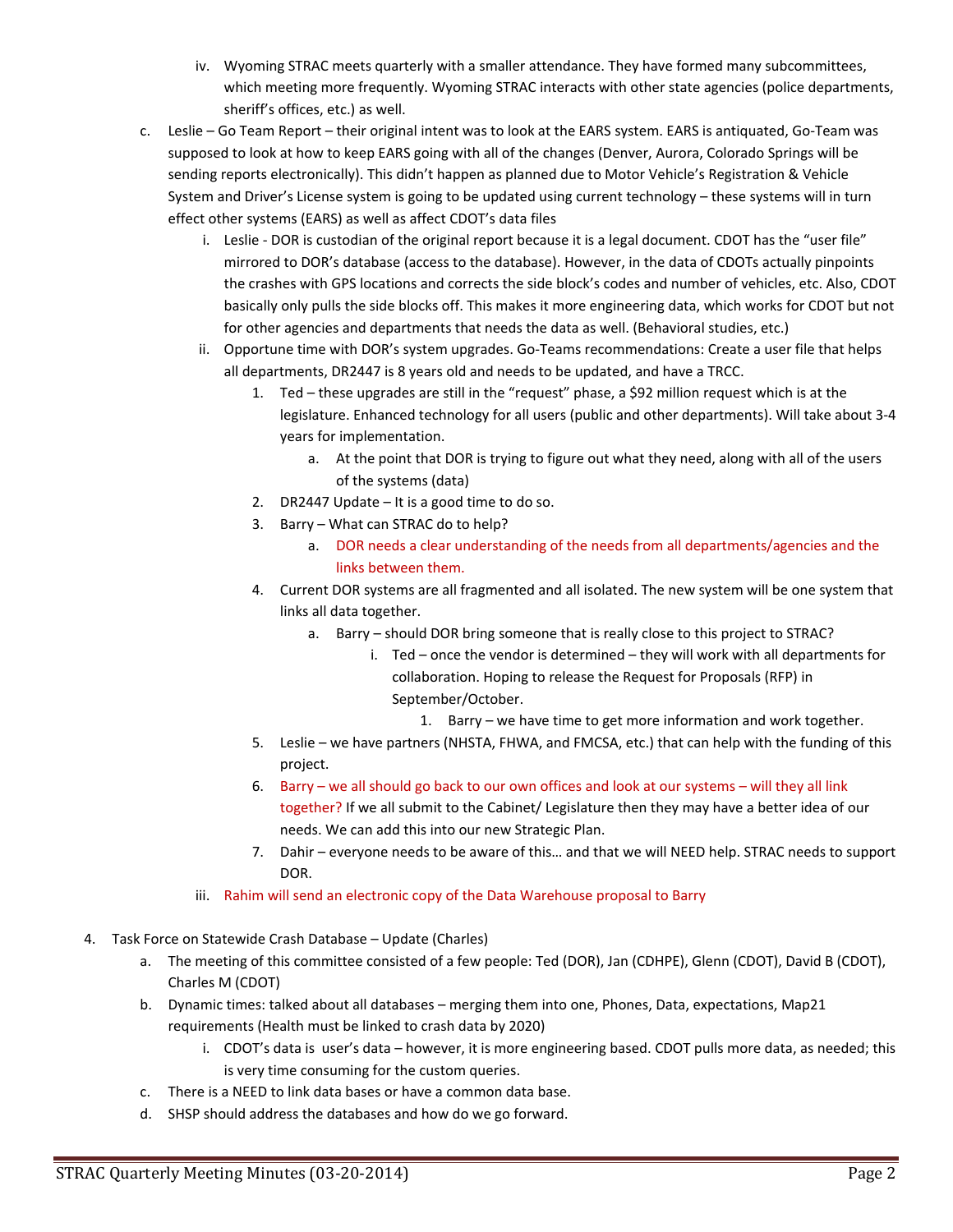- i. Need to take a step down from the old STRAC Strategic Plan. This was a good plan, but needs to be practical in regards to the goals and how to achieve them. The new SHSP needs to be rewritten and include detailed step by step process to achieve the major goals.
	- 1. At that point we can solicit projects that will ultimately benefit the goals of the SHSP.
- ii. We all need to speak this vision and work towards them.
- iii. TRCC person will overview all of these projects, funding, and where we are with the vision.
	- 1. 2009 Data Warehouse Report was a good report, but stopped at the implementation due to the complexity of the project and the costs.
		- a. We need to do small projects that move us forward.
- iv. The SHSP should be developed with what every department needs, 1‐2 year goals/plans, as well as a 5‐ year plan – where do we want to be?
	- 1. EVERYONE: Send all of your department's goals to Barry by April 25<sup>th</sup>. Every agency consult with their management or executive team as to their goals and expectations with crash data.
		- a. Automated DUI Case files? would this help the Police Officer's jobs easier?
		- b. Think about users of the data? Public?
- 5. Higher Education Partnership Pilot Project Presentation (Susan Lowrance, MSU)
	- a. The purpose of this "Pilot Project" (proof of concept) was to showcase a way of data visualization and data sharing interactively in the form of a web based application. From the home screen, the user is able to choose what data to query. This data is displayed in several different ways: heat or density maps; "raw" data in a listing view; and reports consisting of graphs and charts. All of these can be exported if the project is continued.
		- i. This project can be broken down in stages: CDOT data first, then incorporate other agencies.
		- ii. Can build in user profiles protected with passwords, System Admin to create profiles in which it will allow limits be set for certain users. However, an application in which the public can also access.
			- 1. Example: Schools, community, and parents can use the data to find a safe route to school for their children.
		- iii. Now if project is approved MSU can do all of the "On-System" (State highways and interstates). However, will need the "Off‐system" (local and county roads) geo coded.
			- 1. Not something CDOT currently does. CDOT will geo-code the "On-System" by using a mile point for a reference point
			- 2. MSU has submitted a proposal (separate project) to Geo-code the off-system and as a deliverable give CDOT the software to continue geo-coding future crash records.
	- b. This web based application could eventually replace the "Crash Rate Book"
- 6. FHWA State Highway Safety Plan (SHSP) –Crash Data Emphasis Area Team (Lorrie Laing, Cambridge Systematic)
	- a. All agencies and departments have their own Strategic Plan; the state wide brings all of them together.
	- b. We are currently working off of the 2006 Statewide Strategic Plan, which was a good document. However, there were too many plans that never were implemented. Most of the goals were unreachable.
	- c. Overall focus should be to reduce serious injury and fatal crashes
	- d. Required this year, funding is tied to it
	- e. A 5‐year Road Map that will identify the top 5 strategies
		- i. Need to have this completed by June 2014 (SHSP schedule)
		- ii. Establish a sub-committee by April  $15<sup>th</sup>$  (need to deliver their emphasis area plan by schedule) (Done)
			- 1. Subcommittee (from STRAC): Barry Bratt, Jan Hart, Charles Meyer, Ted Trujillo, (need someone from FMCSA)
		- iii. Needs to be data driven. Need to be able to track and evaluate progress
	- f. Lorrie informed that regional meetings with large regions: Pueblo, Aurora, Denver, Colorado Springs, etc. Anyone that is interested in the information and can put ideas into this.
	- g. Barry and Lorrie will get together and discuss possible dates in which to schedule a meeting (a lot can be done through webinars, phone calls, and e‐mails)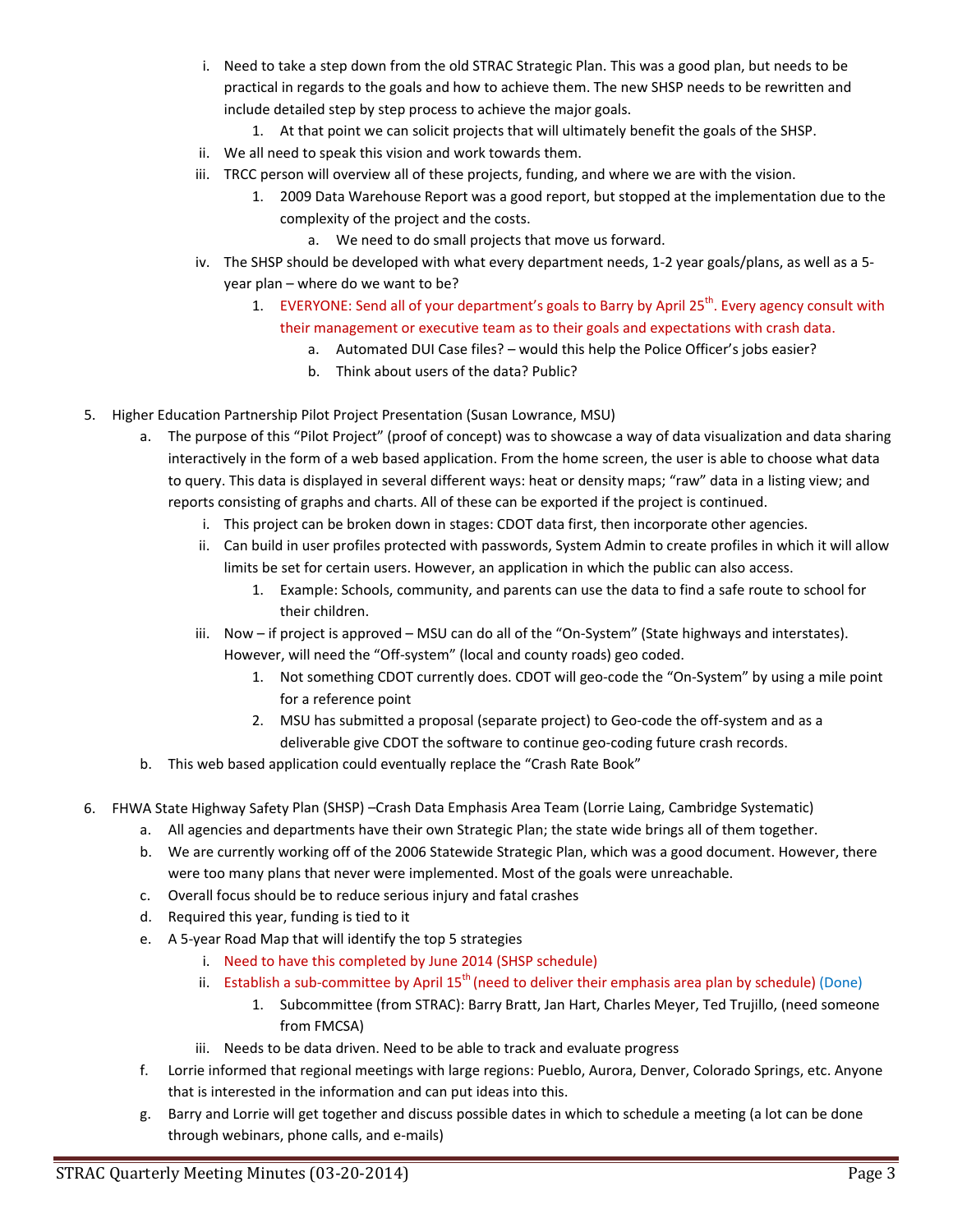- 7. FY2013‐14 Project Status (Rahim)
	- a. Aurora, "E‐Citation" late start
	- b. Castle Rocke, "E‐Citation" late start
	- c. CDHPE, "EMS Registry" end goal is data linkage, will not be able to complete all links
	- d. Denver, "E-Reporting" at point of running test reports through, but not submitting yet
	- e. Elbert, "E‐Citation" Software ordered
	- f. Greenwood Village, "E‐Reporting" Project not started in first quarter, started the planning in second quarter, will be done by September 30<sup>th</sup> 2014.
	- g. Jefferson County, "Accident Reconstruction Software" (Correct title is "Crash Data Cleaning and Analysis Improvement Project") – moving along – this is a one‐time‐deal
	- h. Aurora, "E-Reporting" as of yesterday fixed the bugs in the system, today will try to submit again (one report at a time, then try to "flood" the system). Goal is to go live by April  $10<sup>th</sup>$  (IT personnel will be going on leave of absence on the  $11^{\text{th}}$ )
		- i. By the end of summer, should be 60‐65% electronic reports. Overall goal is to be 100% electronic. However, smaller agencies will need to be web based, but the server is "no good".
			- 1. Can we get a new server?
		- ii. 85% is a good goal for now, since that is approximately the % of crash reports that are internally electronic.
		- iii. Rahim will send a list of top 15 agencies reporting (or will be able to) electronically.
- 8. Additional FY 14 Projects (Rahim)
	- a. #14‐04‐01‐15 CDOT, "Data Integration & Fox Pro Conversion" vendor: Plus Solutions (short form was updated from #14‐04‐01‐10 to #14‐04‐01‐15 that encompasses both projects)
		- i. NHSTA concurred this maybe a "Band‐Aid"
			- 1. CDOT will develop a clear project objectives/ deliverables and will schedule a meeting with NHTSA to discuss – CDOT has scheduled for Monday March 31 $^{\text{st}}$ . (Rahim will send a very detailed and understandable list of deliverables of this Project to the STRAC Voting Members.)
		- ii. Plus Solutions was paid for projects that were never completed.
			- 1. E-Reporting for Lakewood, Thornton, Loveland, Northglenn, Westminster, etc.
			- 2. Barry wants to see original grant proposals; was the project quoted by the hours or by the overall work?
			- 3. Need to resolve this issue before we can approve of more projects through this vendor
			- 4. This vendor is very familiar with current software and program, if CDOT has to find another vendor it would cost more due to learning curve.
			- 5. All project must have clear and attainable objectives lesson learned
	- b. #14‐04‐41‐16 CDOT, "Geo‐Coding Off‐System Locations" vendor: Metro State University
		- i. Vote Motion Approved Rahim will ensure that the "may" is changed to "will" in the last paragraph on the first page (Done 3/28/2014)
- 9. FY2014-15 Projects (Discussion & Approval) \*\*\*See attached updated project listing in email\*\*\*
	- a. E-Citation projects Judicial is still not ready yet. Judicial is the holdup at this point.
		- i. Will need to prioritize them. And they have to be able to test to verify that it will work once Judicial is ready… how can we do that? It has to match the state's schema
		- ii. Priority ‐E‐citation:
			- 1. #15‐04‐01‐01 Loveland vote Motion Approved
			- 2. #15‐04‐01‐02 Baca County this is just for their own system, would not go into municipal court, no vendor named – vote – Motion Not Approved